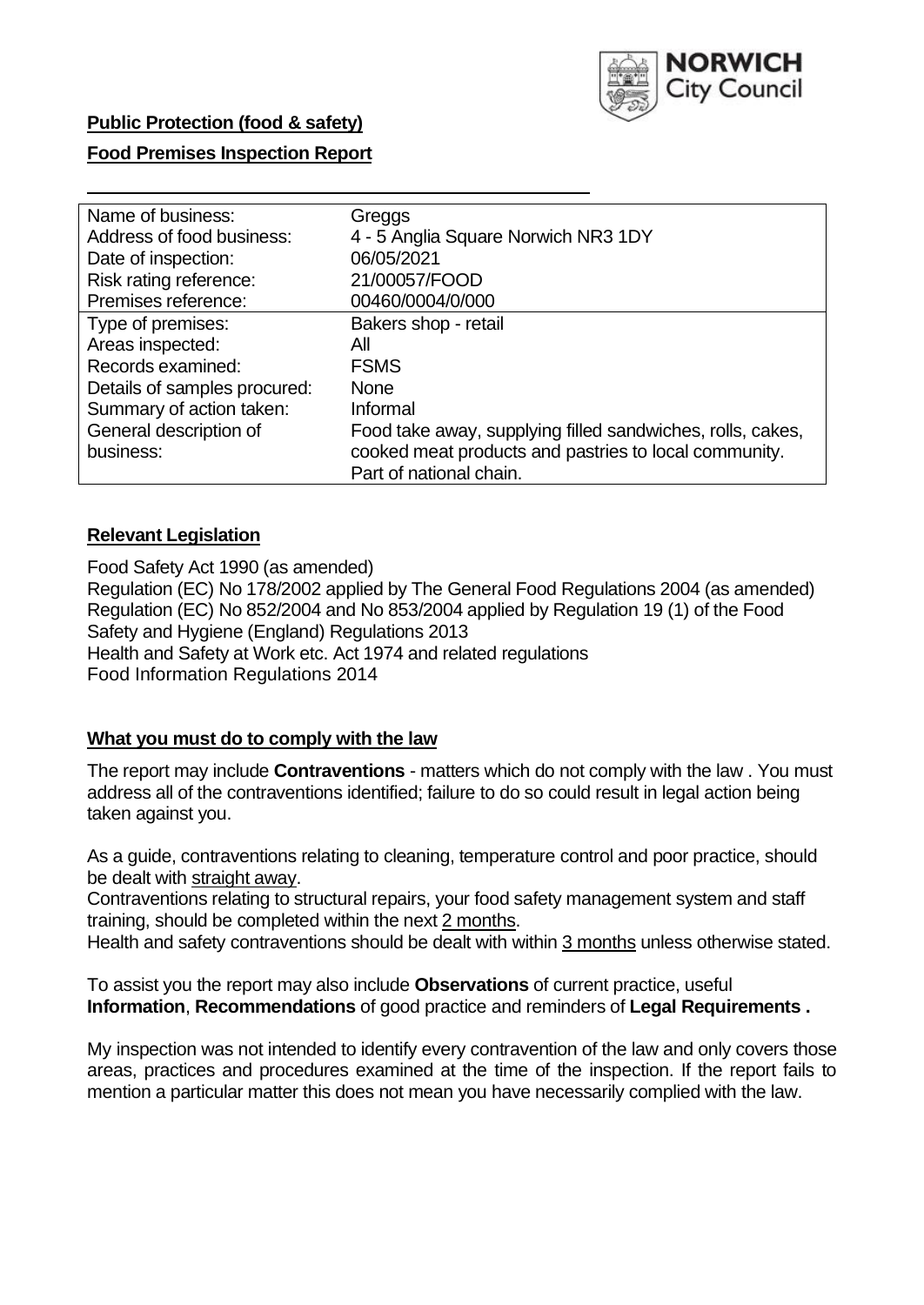# **FOOD SAFETY**

### **How we calculate your Food Hygiene Rating:**

 The food safety section has been divided into the three areas which you are scored against for the hygiene rating: 1. food hygiene and safety procedures, 2. structural requirements and 3. confidence in management/control procedures. Each section begins with a summary of what was observed and the score you have been given. Details of how these scores combine to produce your overall food hygiene rating are shown in the table.

| <b>Compliance Area</b>                     |          |    |           | <b>You Score</b> |                |    |           |    |                |  |  |
|--------------------------------------------|----------|----|-----------|------------------|----------------|----|-----------|----|----------------|--|--|
| <b>Food Hygiene and Safety</b>             |          |    |           | $\overline{0}$   | 5              | 10 | 15        | 20 | 25             |  |  |
| <b>Structure and Cleaning</b>              |          |    |           | $\Omega$         | 5.             | 10 | 15        | 20 | 25             |  |  |
| Confidence in management & control systems |          |    |           | $\Omega$         | 5              | 10 | 15        | 20 | 30             |  |  |
|                                            |          |    |           |                  |                |    |           |    |                |  |  |
| <b>Your Total score</b>                    | $0 - 15$ | 20 | $25 - 30$ |                  | $35 - 40$      |    | $45 - 50$ |    | > 50           |  |  |
| Your Worst score                           | 5.       | 10 | 10        |                  | 15             |    | 20        |    | $\blacksquare$ |  |  |
|                                            |          |    |           |                  |                |    |           |    |                |  |  |
| <b>Your Rating is</b>                      | 5        |    |           | 3                | $\overline{2}$ |    |           |    | $\overline{0}$ |  |  |

Your Food Hygiene Rating is 4 - a good standard



# **1. Food Hygiene and Safety**

 with legal requirements. You have safe food handling practices and procedures and all the Food hygiene standards are high. You demonstrated a very good standard of compliance necessary control measures to prevent cross-contamination are in place. Some minor contraventions require your attention. **(Score 5)** 

### Contamination risks

 with bacteria or allergens or its physical contamination with dirt, foreign objects or **Contravention** The following exposed food to the general risk of cross-contamination chemicals:

• foods in tall upright racks sited next to wash hand basin. Risk of splashing water contaminating foods in the rack.

#### Personal Hygiene

**Observation** I was pleased to see that standards of personal hygiene were high.

### Temperature Control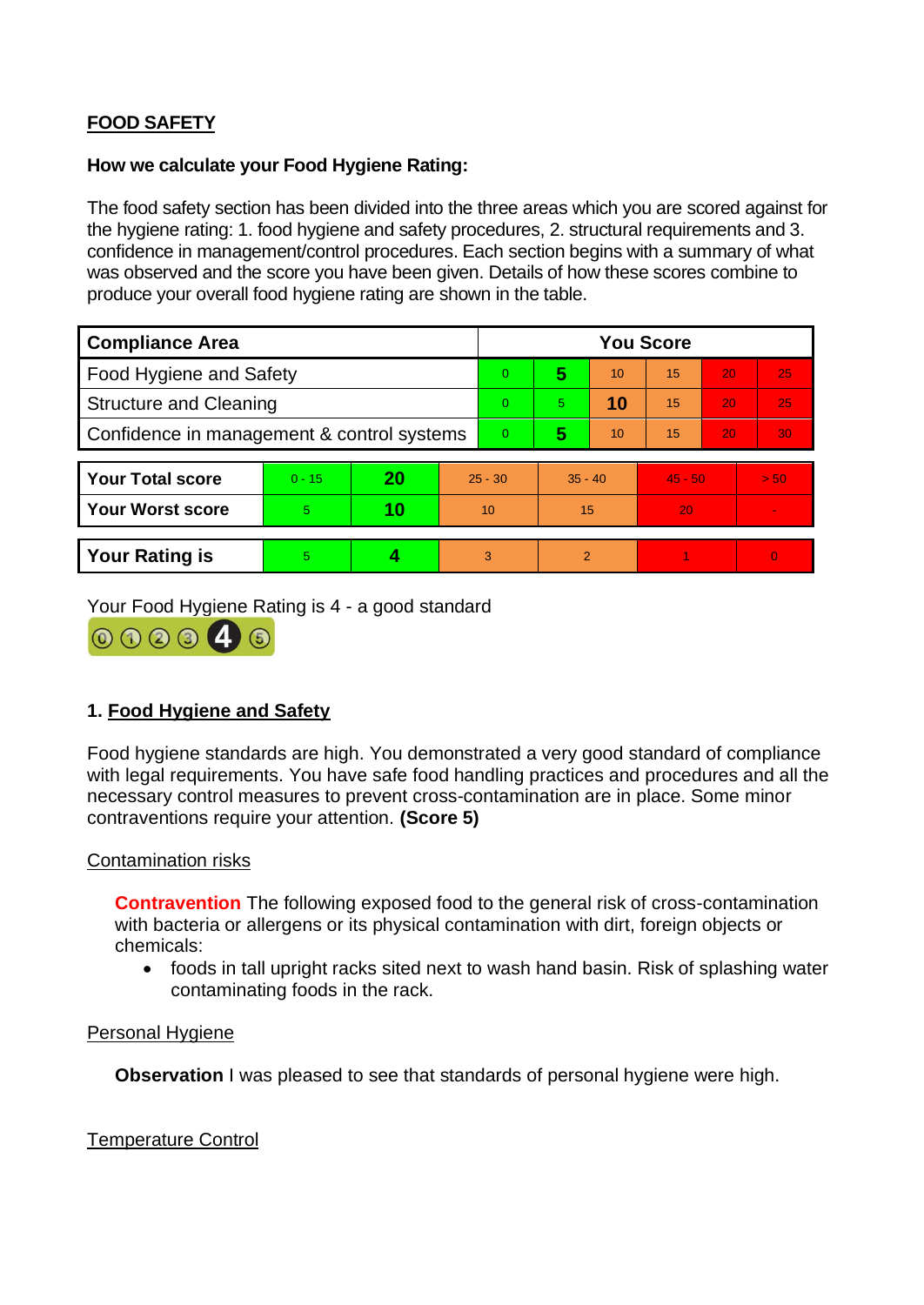**Observation** I was pleased to see you were able to limit bacterial growth and/or survival by applying appropriate temperature controls at points critical to food safety and that you were monitoring temperatures.

# **2. Structure and Cleaning**

 satisfactory standard but there are some repairs and/or improvements which are required The structure facilities and standard of cleaning and maintenance are of a generally in order for you to comply with the law. Pest control and waste disposal provisions are adequate. The contraventions require your attention; although not critical to food safety they may become so if not addressed. **(Score 10)** 

### Cleaning of Structure

**Contravention** The following items were dirty and require more frequent and thorough cleaning:

- floor/wall junctions
- around equipment feet
- door and handle to walk-in freezer
- wheels to equipment

**Contravention** The following items could not be effectively cleaned and must be covered or made non-absorbent:

• chipped dented wooden architrave

### Cleaning of Equipment and Food Contact Surfaces

**Observation** You had dedicated equipment for the preparation of raw and ready-to-eat foods.

### Cleaning Chemicals / Materials / Equipment and Methods

**Observation** I was pleased to see that the premises was kept clean and that your cleaning materials, methods and equipment were able to minimise the spread of harmful bacteria between surfaces.

### **Maintenance**

**Contravention** The following had not been suitably maintained and must be repaired or replaced

- damage to base of door (external side) to walk-in freezer
- rust to wheels of moveable equipment

### Facilities and Structural provision

**Observation** I was pleased to see the premises had been generally well maintained and that adequate facilities had been provided.